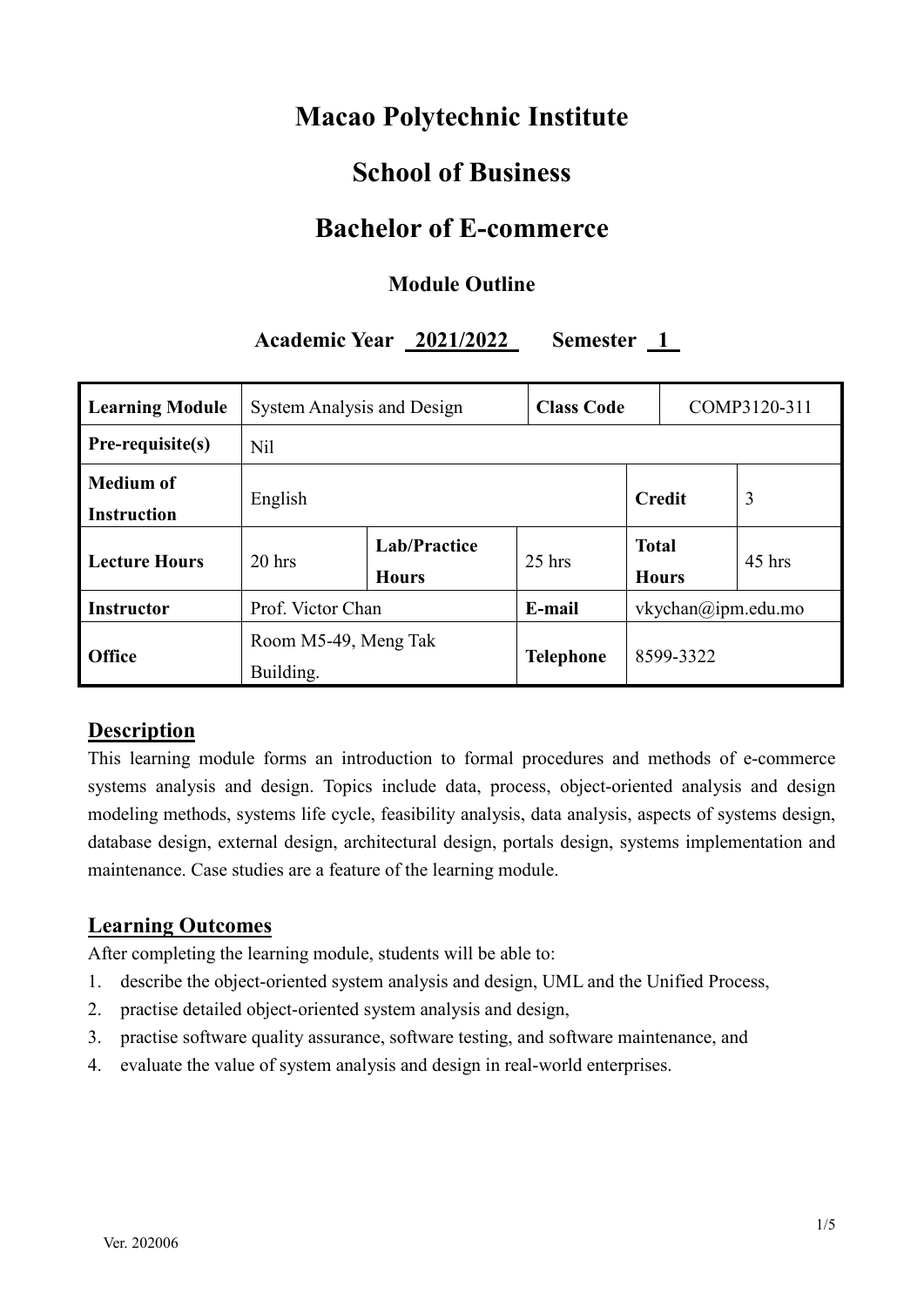## **Alignment of Programme and Module Intended Learning Outcomes**

|    | <b>Programme Intended Learning Outcomes</b>                                    | <b>MILOs</b>      |
|----|--------------------------------------------------------------------------------|-------------------|
|    | 1. Demonstrate an understanding of the business processes and operations and   | MILOs $1, 2, 3$   |
|    | the skillful realization of information technologies required to practice      |                   |
|    | electronic commerce;                                                           |                   |
| 2. | Apply knowledge in business, mathematics, programming, computing, web          | MILOs $1, 2, 3$   |
|    | development, and database to address complex problems in the context of        |                   |
|    | electronic commerce;                                                           |                   |
| 3. | Analyze critically the effect of web technology use on organizational          | MILO <sub>4</sub> |
|    | performance and develop electronic commerce strategies that fit                |                   |
|    | organizational objectives;                                                     |                   |
| 4. | Select and apply tools and technologies to effectively implement electronic    |                   |
|    | commerce systems in business intelligence, enterprise resources planning,      |                   |
|    | supply chain management, and customer relationship management;                 |                   |
|    | 5. Develop relationships, motivate others, manage conflicts, lead changes, and | MILOs $1, 2$      |
|    | work across differences in multi-disciplinary electronic commerce projects;    |                   |
|    | 6. Communicate and work effectively using written and spoken word,             | MILOs $1, 2$      |
|    | non-verbal language, and electronic tools with fellow professionals and        |                   |
|    | different stakeholders in the electronic commerce industry;                    |                   |
| 7. | Demonstrate a global electronic commerce perspective as evidenced by an        |                   |
|    | understanding of foreign languages and the role of Macau as an interface       |                   |
|    | between the East and the West;                                                 |                   |
| 8. | Cope with and manage contemporary advancement related to electronic            |                   |
|    | commerce development and demonstrate lifelong learning attitudes and           |                   |
|    | abilities;                                                                     |                   |
|    | 9. Conduct research and devise innovative electronic commerce models to        | MILOs $1, 2$      |
|    | exploit business opportunities; and                                            |                   |
|    | 10. Reflect on professional responsibilities and keep up with the latest       |                   |
|    | electronic commerce issues on legal, environmental, ethical, and societal      |                   |
|    | considerations to benefit society comprehensively.                             |                   |

## **Content**

- 1. Introduction to Systems Analysis and Design (2 hours)
	- 1.1 Describe the system development life cycle
	- 1.2 Appraise object-oriented system analysis and design
	- 1.3 Outline the Unified Process
	- 1.4 Outline the United Modelling Language (UML)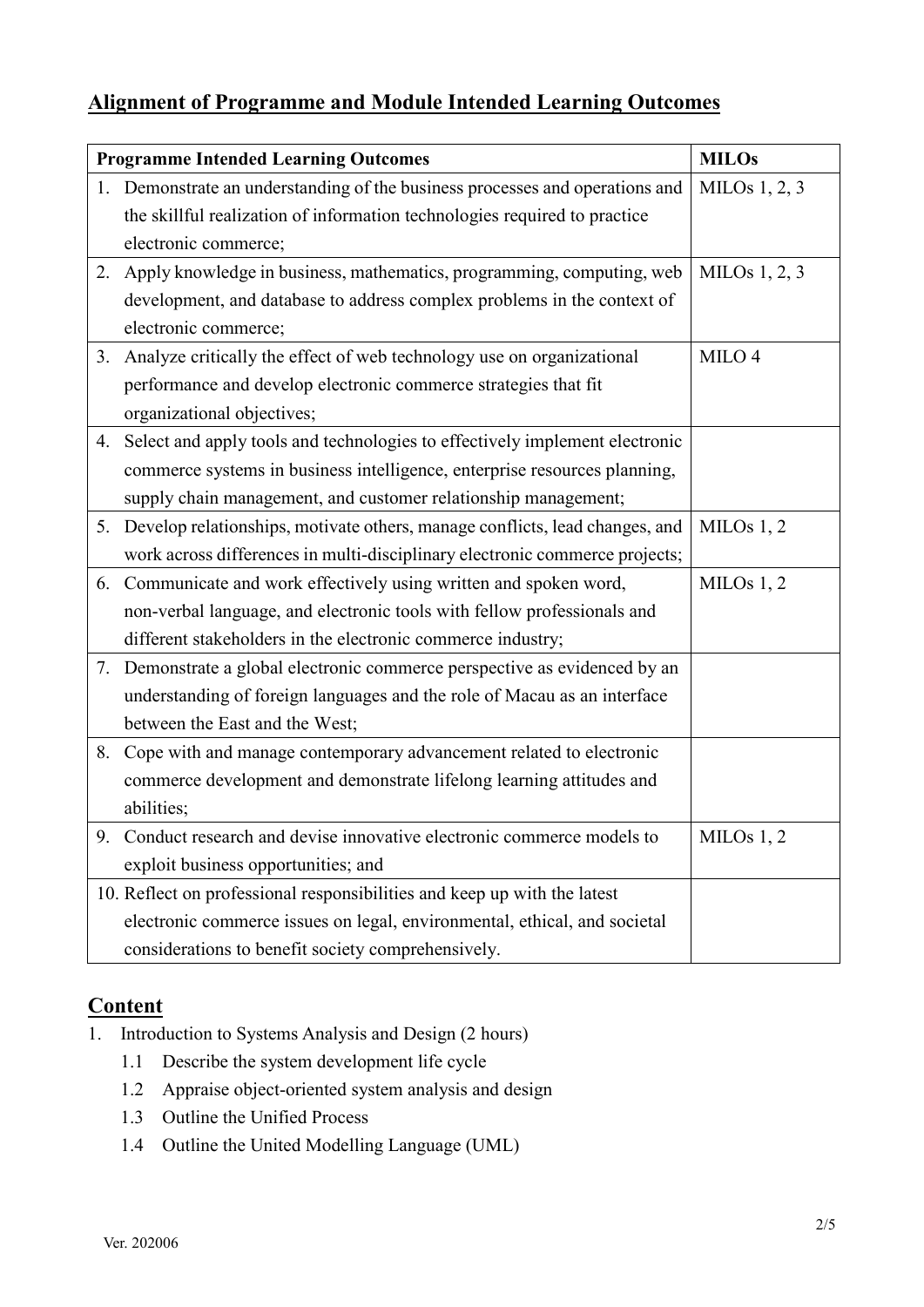- 2. Requirements (3 hours)
	- 2.1 Create requirements through interviews, joint application development (JAD) sessions, questionnaires, document analysis and observation
	- 2.2 Devise feasibility analysis
	- 2.3 Create system proposals
- 3. The Business Modelling and Requirements Workflows (3 hours)
	- 3.1 Create a glossary
	- 3.2 Create use-case diagrams and use case descriptions
	- 3.3 Create activity diagrams
- 4. The Analysis Workflow (4 hours)
	- 4.1 Devise functional modelling
	- 4.2 Devise class modelling
	- 4.3 Devise dynamic modelling
	- 4.4 Apply boundary class extraction,
	- 4.5 Apply control class extraction
	- 4.6 Apply use case realization.
- 5. The Design Workflow (3 hours)
	- 5.1 Devise the architecture
	- 5.2 Devise formats of the attributes
	- 5.3 Apply allocation of operations to classes
- 6. Implementation and Maintenance (2 hours)
	- 6.1 Appraise testing and quality assurance
	- 6.2 Appraise maintenance
- 7. Final Examination (3 hours)

#### **Practice 1** (25 hours)

- 8. Requirements (6 hours)
	- 8.1 Devise feasibility analysis based on a student-initiated project
	- 8.2 Create a system proposal based on a student-initiated project
- 9. The Business Modelling and Requirements Workflows (6 hours)
	- 9.1 Create a glossary
	- 9.2 Create use-case diagrams and use case descriptions based on a student-initiated project
	- 9.3 Create activity diagrams, as necessary, based on a student-initiated project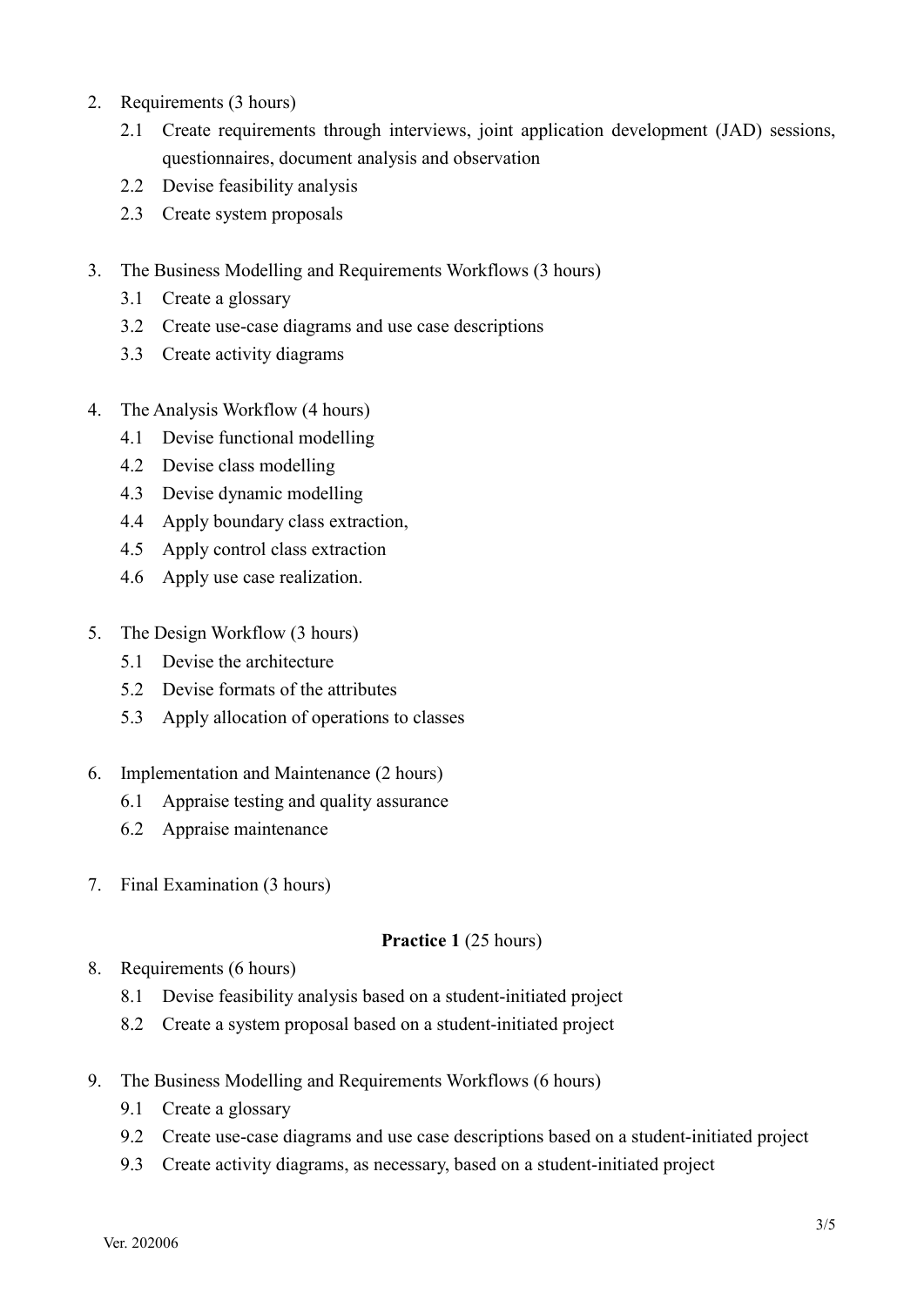- 10. The Analysis Workflow (7 hours)
	- 10.1 Devise functional modelling based on a student-initiated project
	- 10.2 Devise class modelling based on a student-initiated project
	- 10.3 Devise dynamic modelling based on a student-initiated project
	- 10.4 Apply boundary class extraction based on a student-initiated project
	- 10.5 Apply control class extraction based on a student-initiated project
	- 10.6 Apply use case realization based on a student-initiated project
- 11. The Design Workflow (6 hours)
	- 11.1 Devise the architecture based on a student-initiated project
	- 11.2 Devise formats of attributes based on a student-initiated project
	- 11.3 Apply allocation of operations to classes based on a student-initiated project

#### **Class Practice**

| Date & Time   | Practice Item | Title             | Students /<br>Group | Mode of<br>Practice | Requirement   |
|---------------|---------------|-------------------|---------------------|---------------------|---------------|
| From the 21st | Practice 1    | Student-initiated | Group               | Reports of          | An Interim    |
| hour onwards  |               | project for       |                     | artefacts,          | Report and a  |
|               |               | information       |                     | deliverables,       | Final Report. |
|               |               | system            |                     | etc.                |               |
|               |               | development       |                     |                     |               |

## **Teaching Method**

Lectures, case studies, group discussion and class practice.

#### **Attendance**

Attendance requirements are governed by the "Academic Regulations Governing Bachelor's Degree Programmes of Macao Polytechnic Institute".